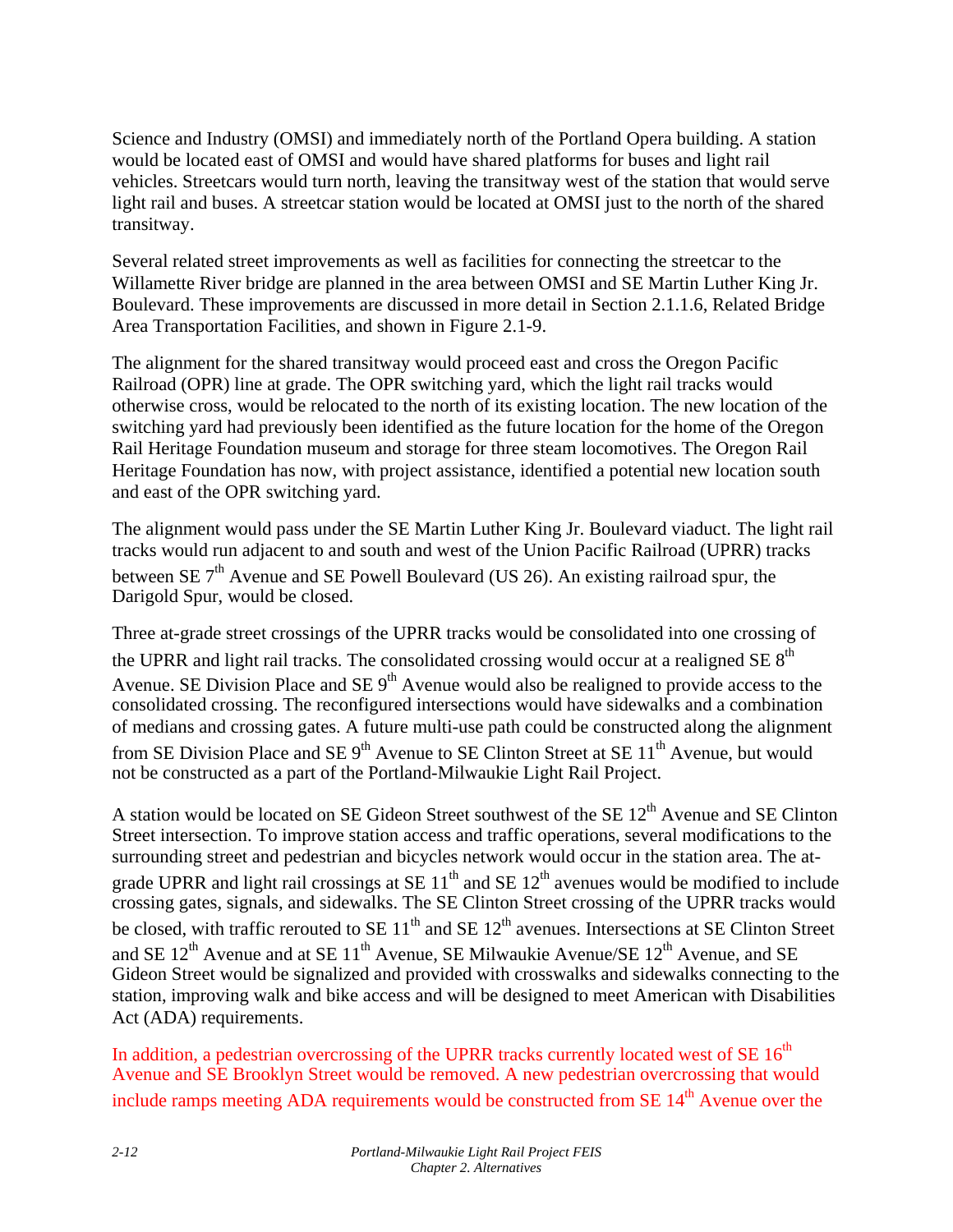UPRR to the Clinton Station. Under the LPA Phasing Option, the construction of this overpass would be deferred, but the project will still be designed to meet ADA requirements and includes the other station area access improvements described above.

Where the alignment crosses SE Powell Boulevard at SE  $17<sup>th</sup>$  Avenue, the existing overcrossing of SE Powell Boulevard would be replaced with a wider structure adjacent to the existing UPRR bridge. This would also require reconstruction of on-ramps and off-ramps to and from SE Powell Boulevard. Motor vehicles, bicycles, and pedestrians would be accommodated on the rebuilt SE Powell Boulevard overcrossing with separate travel lanes.

After crossing SE Powell Boulevard, the light rail alignment would transition to the center of SE  $17<sup>th</sup>$  Avenue and continue to run in the center of SE  $17<sup>th</sup>$  Avenue to south of SE Schiller Street from just north of SE McLoughlin Boulevard (OR 99E). A center platform station would be located north of the SE  $17<sup>th</sup>$  Avenue and SE Rhine Street intersection. The existing pedestrian overpass of the UPRR tracks at SE Lafayette Street would be replaced with a reconfigured overcrossing to better facilitate connections between the neighborhoods and the station at SE Rhine Street. As with all the project facilities, the new overcrossing would meet ADA requirements. Under the LPA Phasing Option, the construction of this overpass would be initially deferred, and the existing bridge would remain, although it does not currently meet ADA standards.

Along SE  $17<sup>th</sup>$  Avenue, the addition of light rail would require modifications at most intersections and a widening of the SE  $17<sup>th</sup>$  Avenue right-of-way improving bicycle and pedestrian facilities and providing ADA-compliant access. Signalized intersections with crosswalks would be provided for the crossings of light rail and SE  $17<sup>th</sup>$  Avenue at SE Rhine Street, SE Center Street, SE Holgate Boulevard, and SE Schiller Street. A traffic signal would also be located at the TriMet bus parking access on  $SE 17<sup>th</sup>$  Avenue. Other side streets and driveways along  $SE 17<sup>th</sup>$  Avenue would be restricted to right-in, right-out movements only. An island station would be located in a median of  $SE 17<sup>th</sup>$  Avenue, just north of  $SE$  Holgate Boulevard.

South of SE Schiller Street, immediately north of SE McLoughlin Boulevard, the alignment leaves SE 17<sup>th</sup> Avenue, moving to the east where it would run east of SE McLoughlin Boulevard. The intersection of SE McLoughlin Boulevard and SE  $17<sup>th</sup>$  Avenue would also be improved, including the addition of a pedestrian crosswalk and pedestrian islands.

The light rail follows the east side of SE McLoughlin Boulevard, and a grade-separated crossing would be constructed over SE Harold Street to provide freight access to SE McLoughlin Boulevard from the Brooklyn Yards. The design accommodates a future station at SE Harold Street, which would be elevated. Construction and operation of the station is not included in the Portland-Milwaukie Light Rail Project, and the phasing option defers construction of some of the station structural facilities. Between SE Harold Street and SE Tacoma Street, the light rail track center line would be located 50 feet west of the UPRR track center line and to the east of SE McLoughlin Boulevard.

A bridge would be constructed for the light rail tracks to cross over Crystal Springs Creek, which is currently in a culvert that continues under the UPRR tracks. Constructing the bridge over the culvert would allow the culvert to be removed in the future.